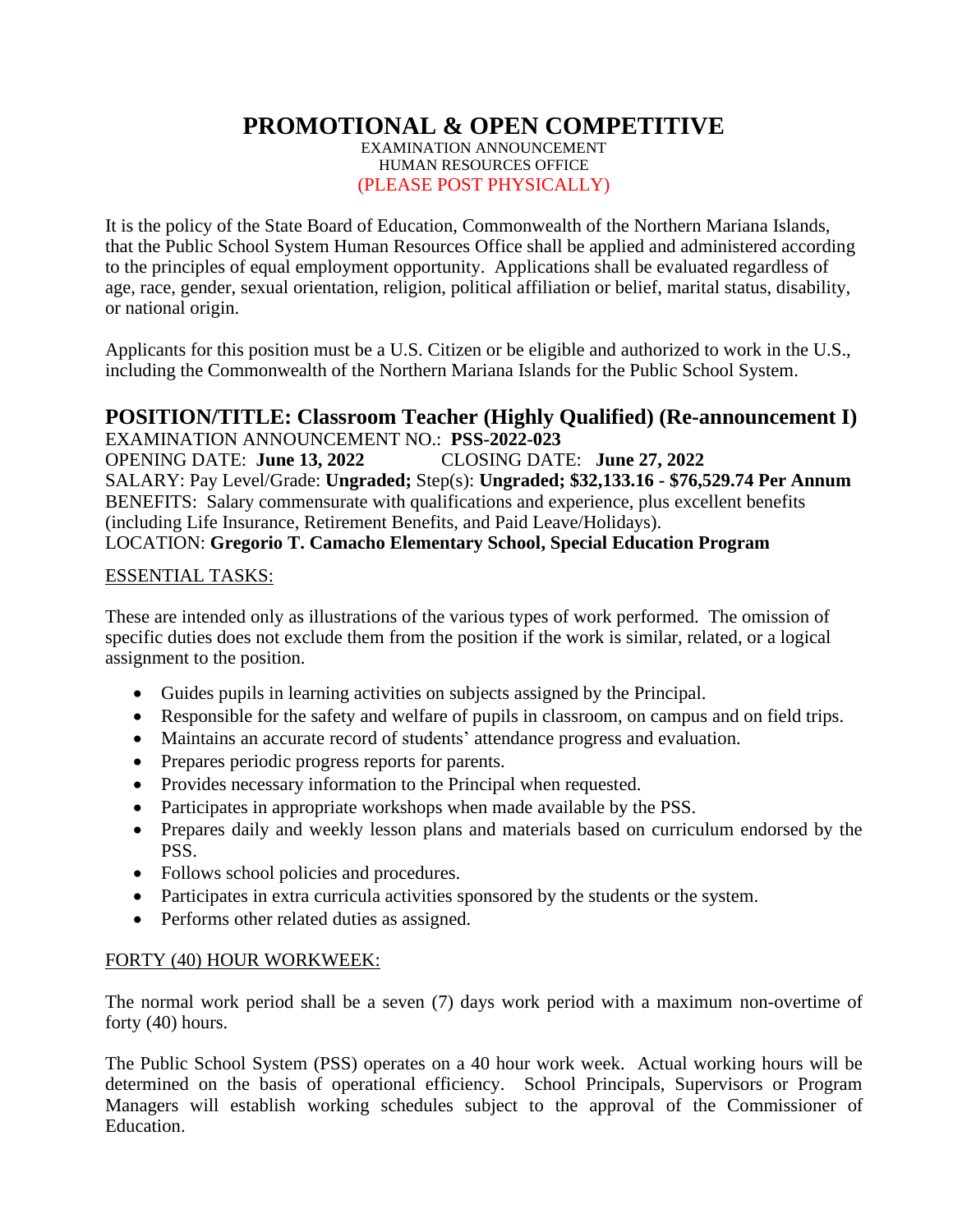# ESSENTIAL FUNCTION OF THE JOB:

The duties and responsibilities listed herein have excluded the functions of the position that are incidental to the performance of fundamental job duties. All duties and responsibilities listed herein are essential job functions and requirements and are subject to modification to reasonably accommodate individuals with disabilities. To perform this job successfully, the incumbent(s) will possess the skills, aptitudes, and abilities to perform each duty proficiently. Some positions may exclude individuals who pose a direct threat or significant risk to the health or safety of themselves or others. The qualification requirements listed in this document are the minimum levels of knowledge, abilities and skills required to perform this position.

# MINIMUM QUALIFICATION REQUIREMENTS:

- Graduation from U.S. accredited college or university with a Bachelor's Degree or Higher.
- Pass appropriate PRAXIS II Content Knowledge Test.
- Must have a valid CNMI Basic I certificate or higher.

# CONDITIONAL REQUIREMENTS:

• Classroom Teacher is considered "EXEMPT STATUS": Is not eligible for overtime pay or compensatory time and is paid on a salary basis pursuant to Regulations for PSS Employment of Certified Personnel and Fair Labor Standards Act.

#### KNOWLEDGE, SKILLS AND ABILITIES (KSAs)

- Thorough knowledge of prescribed School Board policies, procedures, rules and regulations;
- Ability to motivate others to reach their fullest potential;
- Ability to establish and maintain effective working relationships with school officials, students, parents, teachers, support staff, associates, external organizations/companies, federal and local agency representatives.
- Awareness of and sensitivity to cultural and local community practices and norms.
- Excellent Office Automation Skills (Microsoft Word, Excel, Outlook)
- Excellent Oral & Written Skills
- Excellent Record Keeping Skills

#### APPLICATION REQUIREMENTS:

THE FOLLOWING LIST OF REQUIRED DOCUMENTS MUST BE SUBMITTED TO BE CONSIDERED FOR THIS POSITION:

- 1. COMPLETED PSS EMPLOYMENT APPLICATION FORM;
- 2. COPY OF DIPLOMA/DEGREE;
- 3. OFFICIAL TRANSCRIPTS (SEALED) *MUST BE SENT DIRECTLY TO THE HR OFFICE FROM THE ACCREDITED INSTITUTION AND/OR THE NATIONAL ASSSOCIATION OF CREDENTIAL EVALUATION SERVICES (NACES)*;
- 4. POLICE CLEARANCE *FROM THE MOST RECENT PLACE OF RESIDENCE (WITHIN THE PAST SIX MONTHS)*;
- 5. VERIFICATION OF EMPLOYMENT; AND
- 6. MEDICAL CLEARANCE (*ONLY REQUIRED UPON OFFER FOR EMPLOYMENT*).